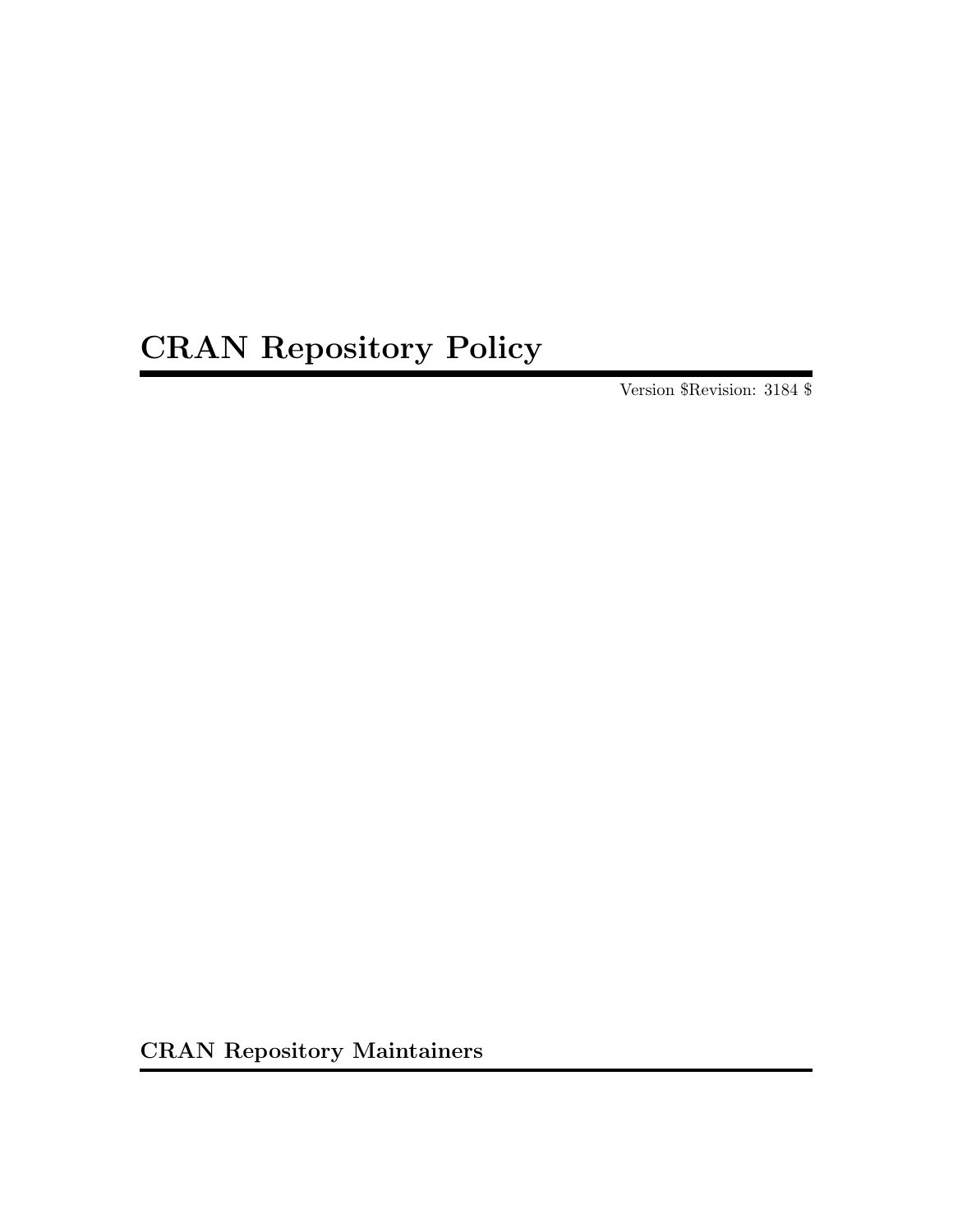## Preamble

This document describes the policies in place for the R  $(\text{http://www.R-project.org/}$  $(\text{http://www.R-project.org/}$  $(\text{http://www.R-project.org/}$ [\)](http://www.R-project.org/) package repository hosted by the [Comprehensive R Archive Network \(](http://CRAN.R-project.org/)http: / / CRAN . [R-project . org /](http://CRAN.R-project.org/) ). In what follows, this [CRAN package repository \(](http://CRAN.R-project.org/web/packages/)http: / / CRAN . [R-project.org/web/packages/](http://CRAN.R-project.org/web/packages/)) will be referred to as "CRAN".

CRAN is maintained by the efforts of volunteers (the "CRAN team") and the resources of the R Foundation ([http: / / www . R-project . org / foundation / main . html](http://www.R-project.org/foundation/main.html)) and the employers of those volunteers (WU Wien, TU Dortmund, U Oxford, AT&T Research). Having a package distributed by CRAN is subject to a set of policies, and submitting a package (including an update) to CRAN indicates agreement to these policies.

Distributing code or documentation is subject to legal requirements, and CRAN operates in many jurisdictions. One of the aims of these policies is to ensure that the distributors meet their legal obligations of diligence without excessive work.

The time of the volunteers is CRAN's most precious resource, and they reserve the right to remove or modify packages on CRAN without notice or explanation (although notification will usually be given).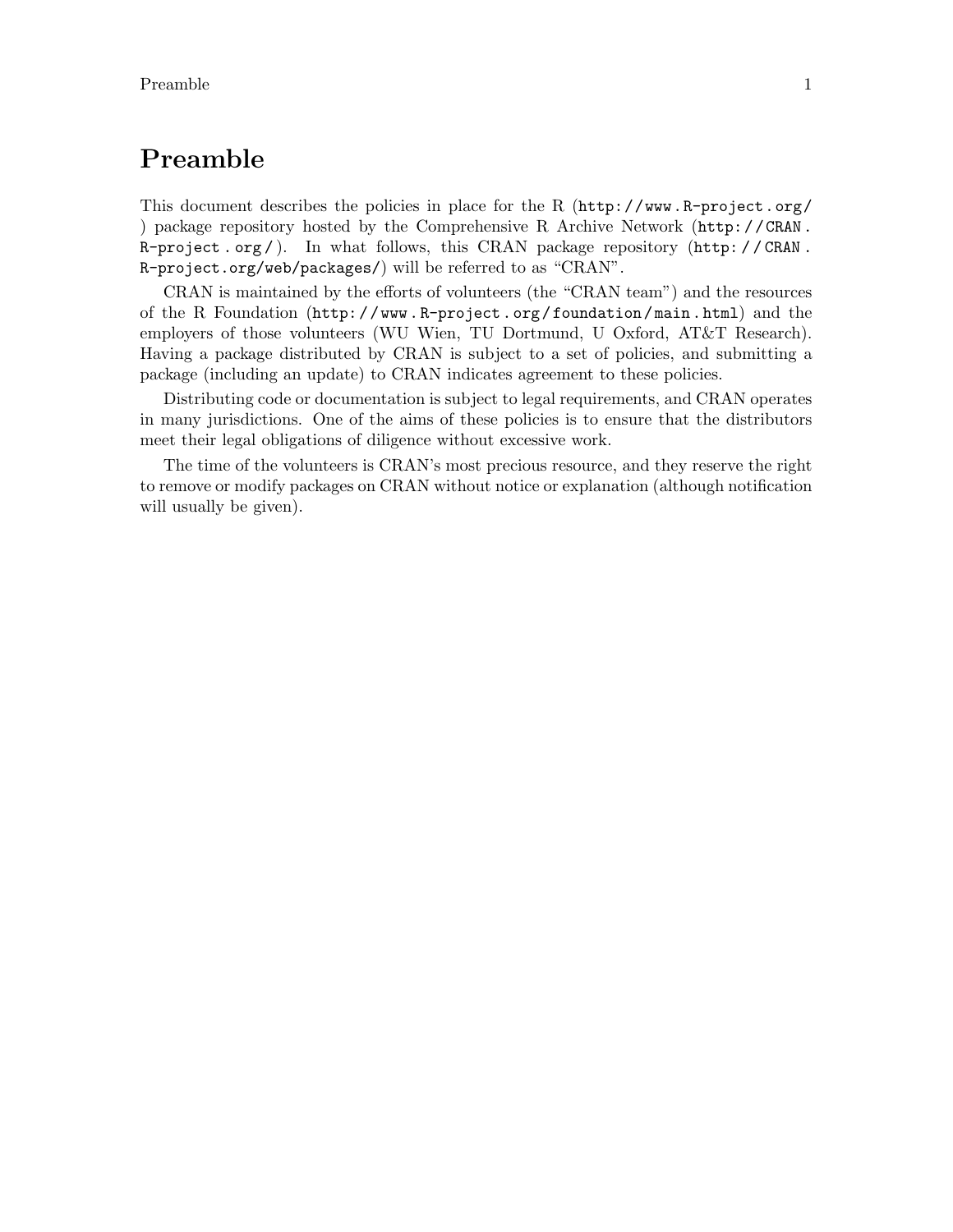## Source packages

• The ownership of copyright and intellectual property rights of all components of the package must be clear and unambiguous (including from the authors specification in the DESCRIPTION file). Where code is copied (or derived) from the work of others (including from R itself), care must be taken that any copyright/license statements are preserved and authorship is not misrepresented.

Preferably, an 'Authors@R' would be used with 'ctb' roles for the authors of such code. Alternatively, the 'Author' field should list these authors as contributors.

Where copyrights are held by an entity other than the package authors, this should preferably be indicated via 'cph' roles in the 'Authors@R' field, or using a 'Copyright' field (if necessary referring to an inst/COPYRIGHTS file).

Trademarks must be respected.

• The package's DESCRIPTION file must show both the name and email address of a single designated maintainer (a person, not a mailing list). That contact address must be kept up to date, and be usable for information mailed by the CRAN team without any form of filtering, confirmation . . .

The maintainer warrants that (s)he is acting on behalf of all credited authors and has their agreement to use their material in the way it is included in the package (or if this is not possible, warrants that it is used in accordance with the license granted by the original author).

Additional DESCRIPTION fields could be used for providing email addresses for contacting the package authors/developers (e.g., 'Contact'), or a URL for submitting bug reports (e.g., 'BugReports').

- Source packages may not contain any form of binary executable code.
- Source packages under an Open Source license must provide source or something which can easily be converted back to source (e.g., .rda files) for all components of the package (including for example PDF documentation, configure files produced by autoconf). For Java .class and .jar files, the sources should be in a top-level java directory in the source package (or that directory should explain how they can be obtained).

Such packages are not permitted to require (e.g., by specifying in 'Depends', 'Imports' or 'LinkingTo' fields) directly or indirectly a package or external software which restricts users or usage.

The package's license must give the right for CRAN to distribute the package in perpetuity. Any change to a package's license must be highlighted when an update is submitted (for there have been instances of an undocumented license change removing even the right of CRAN to distribute the package).

Packages with licenses not listed at [https://svn.r-project.org/R/trunk/share/](https://svn.r-project.org/R/trunk/share/licenses/license.db) [licenses/license.db](https://svn.r-project.org/R/trunk/share/licenses/license.db) will generally not be accepted.

• Package authors should make all reasonable efforts to provide cross-platform portable code. Packages will not normally be accepted that do not run on at least two of the major R platforms. Cases for Windows-only packages will be considered, but CRAN may not be the most appropriate place to host them.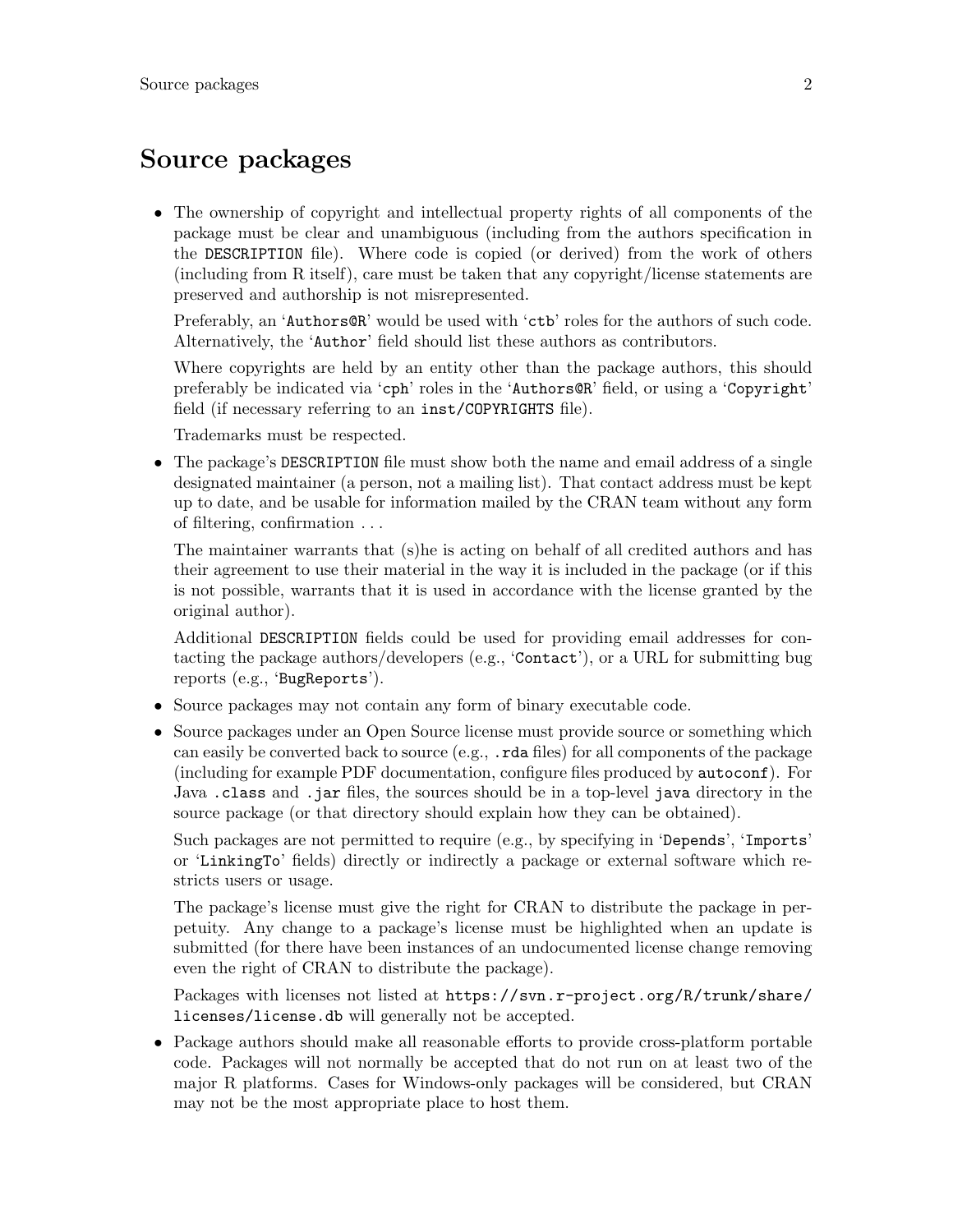• Packages should be named in a way that does not conflict (irrespective of case) with any current or past CRAN package (the Archive area ([http://CRAN.R-project.org/](http://CRAN.R-project.org/src/contrib/Archive/) [src/contrib/Archive/](http://CRAN.R-project.org/src/contrib/Archive/)) can be consulted), nor any current [Bioconductor \(](http://www.bioconductor.org/)http:// [www.bioconductor.org/](http://www.bioconductor.org/)) package. Package maintainers give the right to use that package name to CRAN when they submit, so the CRAN team may orphan a package and allow another maintainer to take it over.

When a new maintainer wishes to take over a package, this should be accompanied by the written agreement of the previous maintainer (unless the package has been formally orphaned).

- Packages on which a CRAN package depends should be available from a mainstream repository: if any mentioned in 'Suggests' or 'Enhances' fields are not from such a repository, where to obtain them at a repository should be specified in an 'Additional\_repositories' field of the DESCRIPTION file (as a comma-separated list of repository URLs) or for other means of access, described in the 'Description' field.
- Packages will not normally be removed from CRAN: however, they may be archived, including at the maintainer's request.

Packages for which R CMD check gives an 'ERROR' when a new  $R x.y.0$  version is released will be archived (or in exceptional circumstances updated by the CRAN team) unless the maintainer has set a firm deadline for an upcoming update (and keeps to it).

Maintainers will be asked to update packages which show any warnings or significant notes, especially at around the time of a new  $x.y.0$  release. Packages which are not updated are liable to be archived.

• Packages should be of the minimum necessary size. Reasonable compression should be used for data (not just .rda files) and PDF documentation: CRAN will if necessary pass the latter through qpdf.

As a general rule, neither data nor documentation should exceed 5MB (which covers several books). A CRAN package is not an appropriate way to distribute course notes, and authors will be asked to trim their documentation to a maximum of 5MB.

Where a large amount of data is required (even after compression), consideration should be given to a separate data-only package which can be updated only rarely (since older versions of packages are archived in perpetuity).

Similar considerations apply to other forms of "data", e.g., .jar files.

• Checking the package should take as little CPU time as possible, as the CRAN check farm is a very limited resource and there are thousands of packages. Long-running tests and vignette code can be made optional for checking, but do ensure that the checks that are left do exercise all the features of the package.

If running a package uses multiple threads/cores it must never use more than two simultaneously: the check farm is a shared resource and will typically be running many checks simultaneously.

Examples should run for no more than a few seconds each: they are intended to exemplify to the would-be user how to use the functions in the package.

• The code and examples provided in a package should never do anything which might be regarded as malicious or anti-social. The following are illustrative examples from past experience.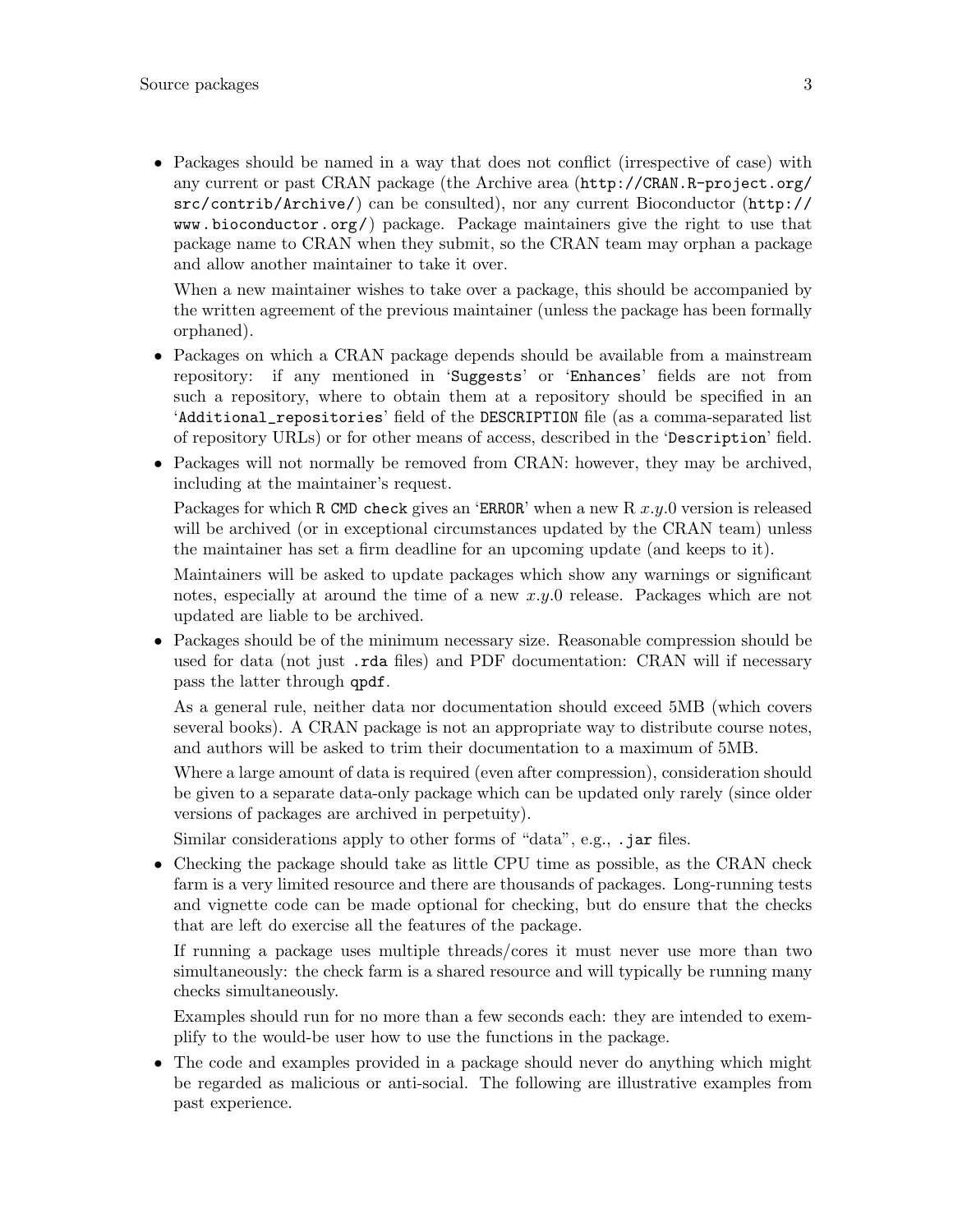- − Compiled code should never terminate the R process within which it is running. Thus C/C++ calls to assert/abort/exit, Fortran calls to STOP and so on must be avoided. Nor may R code call q().
- − A package must not tamper with the code already loaded into R: any attempt to change code in the standard and recommended packages which ship with R is prohibited. Altering the namespace of another package should only be done with the agreement of the maintainer of that package.
- − Packages should not write in the users' home filespace, nor anywhere else on the file system apart from the R session's temporary directory (or during installation in the location pointed to by TMPDIR: and such usage should be cleaned up). Installing into the system's R installation (e.g., scripts to its bin directory) is not allowed.

Limited exceptions may be allowed in interactive sessions if the package obtains confirmation from the user.

- − Packages should not modify the global environment (user's workspace).
- − Packages should not start external software (such as PDF viewers or browsers) during examples or tests unless that specific instance of the software is explicitly closed afterwards.
- − Packages should not send information about the R session to the maintainer's or third-party sites without obtaining confirmation from the user.
- − Packages must not disable the stack-checking mechanism in the R process into which they are loaded.
- − CRAN packages should use only the public API. Hence they should not use entry points not declared as API in installed headers nor .Internal() nor .Call() etc calls to base packages. Also, ::: should not be used to access undocumented/internal functions in base packages. Such usages can cause packages to break at any time, even in patched versions of R.
- Changes to CRAN packages causing significant disruption to other packages must be agreed with the CRAN maintainers well in advance of any publicity. Introduction of packages providing back-compatibility versions of already available packages is not allowed.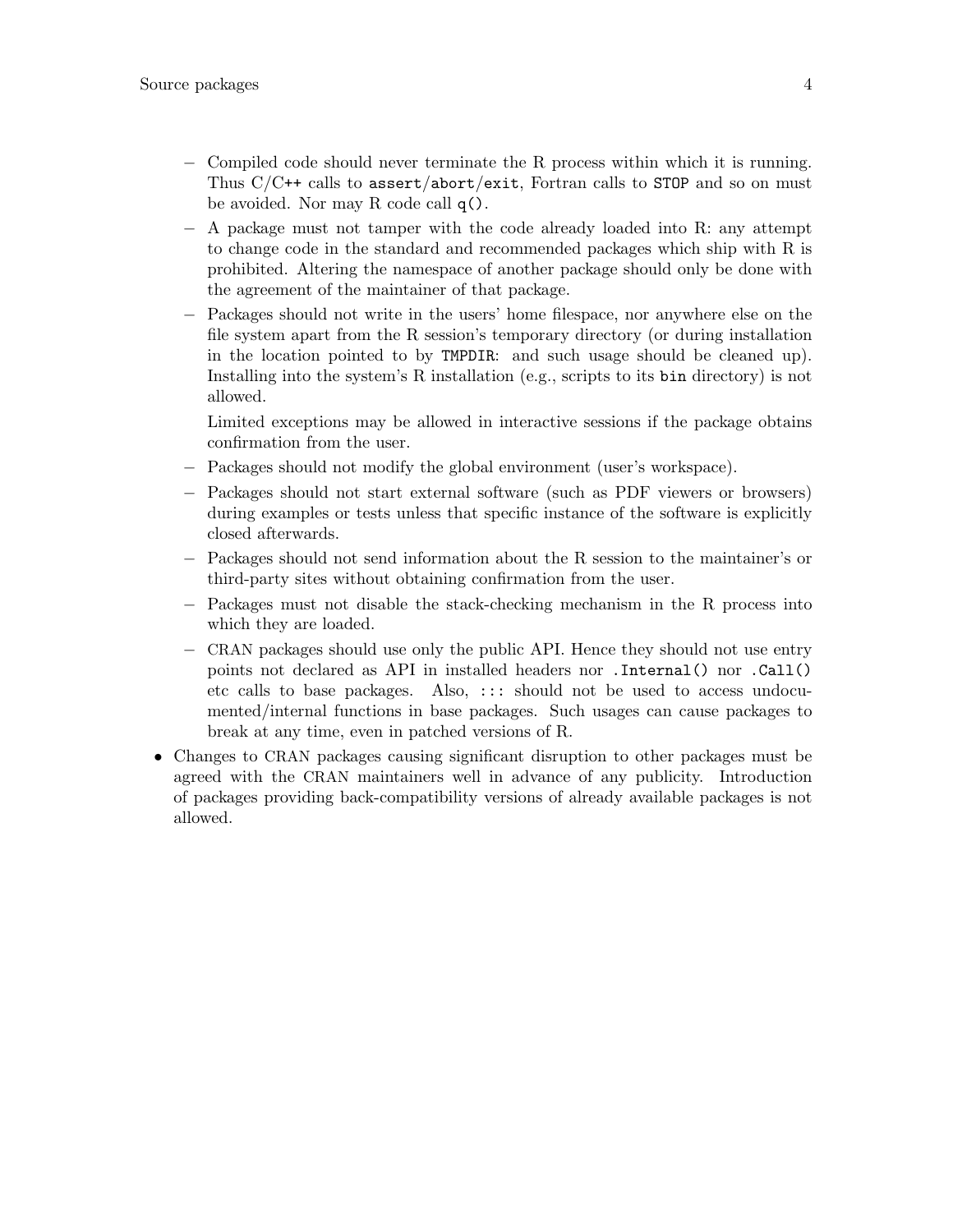# Binary packages

Policies for when a (Windows or OS X) binary package will be distributed:

- all its package dependencies on CRAN are available for that platform. Dependencies from other repositories will be installed at CRAN's discretion.
- any external software needed can easily be installed on the build machine for all the sub-architectures: here "easily" includes not depending on specific versions, nor should the installed binary depend on specific versions.
- it passes R CMD check without error for all the available sub-architectures, or at CRAN's discretion, for the most important sub-architecture(s).

Binary packages are not accepted from maintainers: CRAN will only host binary packages prepared by those responsible for the binary areas. Their packages are made automatically by batch jobs and can take a day or two to appear on the CRAN master site (maybe longer to reach CRAN mirrors).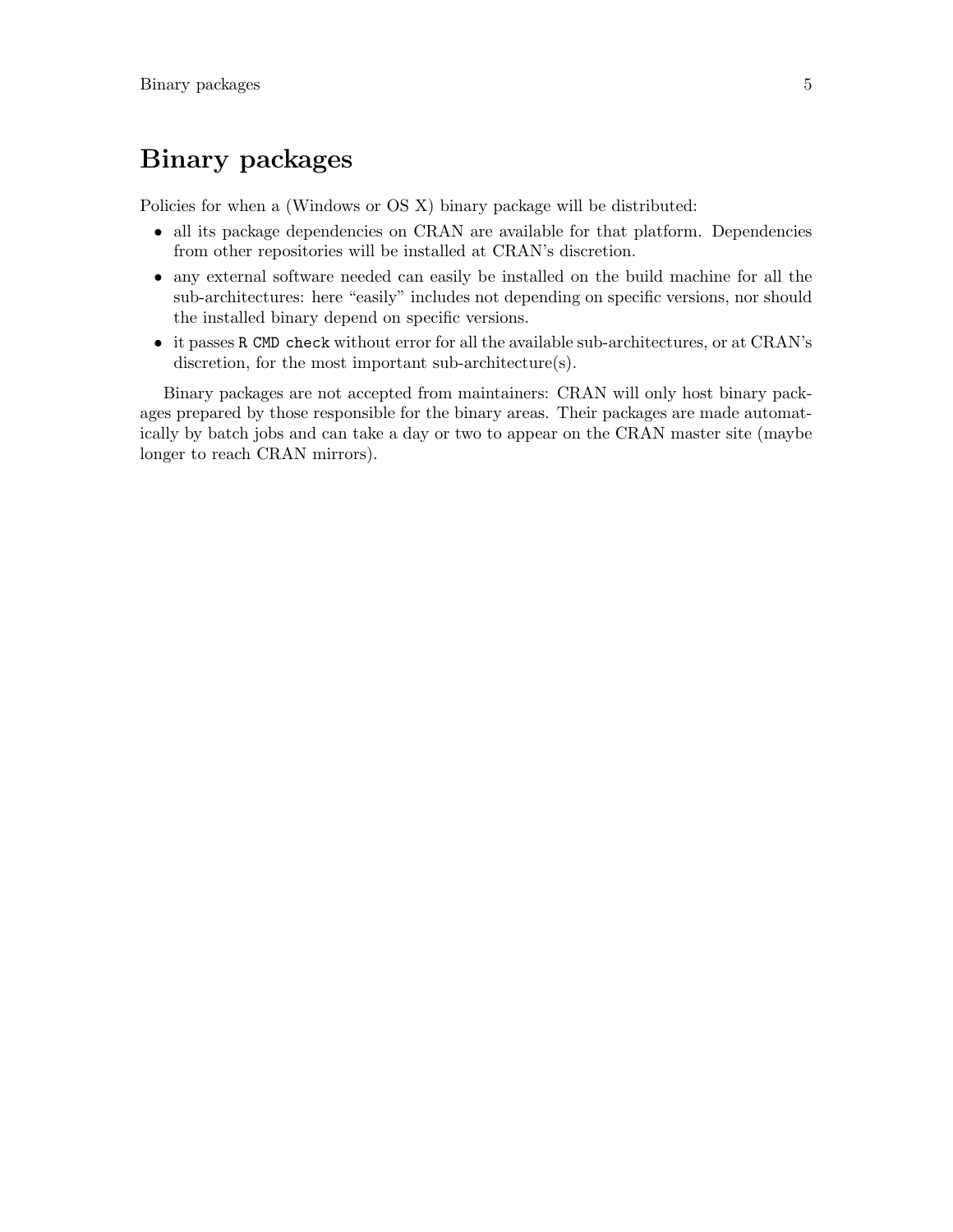### Submission

When submitting a package to CRAN you should use the submission form at [http://CRAN.](http://CRAN.R-project.org/submit.html) [R-project.org/submit.html](http://CRAN.R-project.org/submit.html) (and not send an email). You will be sent a confirmation email which needs to be accepted.

If this fails, upload by anonymous ftp to <ftp://CRAN.R-project.org/incoming/> and send a (plain text ASCII) email at the same time, with subject line as specified below.

In either case, you can check that the submission was received by looking at [ftp://](ftp://CRAN.R-project.org/incoming/) [CRAN.R-project.org/incoming/](ftp://CRAN.R-project.org/incoming/).

In more detail:

- Uploads must be source tarballs created by R CMD build and following the PACKAGE\_ VERSION.tar.gz naming scheme.
- Please ensure that R CMD check --as-cran has been run on the tarball to be uploaded before submission. This should be done with the current version of R-devel (or if that is not possible and explained in the submission, current R-patched or the current release of R.)

In principle, packages must pass R CMD check without warnings or significant notes to be admitted to the main CRAN package area. If there are warnings or notes you cannot eliminate (for example because you believe them to be spurious) send an explanatory note as part of your covering email, or as a comment on the submission form.

- For a package update, please check that any packages depending on this one still pass R CMD check: it is especially expected that you will have checked your own packages. Reverse dependencies can conveniently be checked using tools::check\_ packages\_in\_dir(reverse = list()). A listing of the reverse dependencies of the current version can be found on the CRAN web page for the package, or be obtained via tools::package\_dependencies(reverse = TRUE).
- An ftp upload should be accompanied by an email to CRANOR-project.org sent from the maintainer address listed in the package, and using the subject line 'CRAN submission PACKAGE VERSION', where PACKAGE and VERSION are the package name and version, respectively. Plain text ASCII emails should be used if at all possible.

If for some reason the submission has to be made by someone else (for example, a coauthor) this needs to be explained, and the designated maintainer will need to confirm the submission. Explain any change in the maintainer's email address and if possible send confirmation from the previous address.

For a new submission, confirm in your email that you have read and agree to these policies. (This includes new versions of previously archived packages, and the first submission as the new maintainer for a package.)

If the package needs special treatment (for example if vignettes can only be run or re-built on the maintainer's machine or take a very long time), say so in the submission email or on the submission form.

Do not email the package itself.

• Once uploaded, no further submissions of that package should be made whilst the uploaded version is pending processing (which may take a few days) and you have not received a reply from a CRAN maintainer.